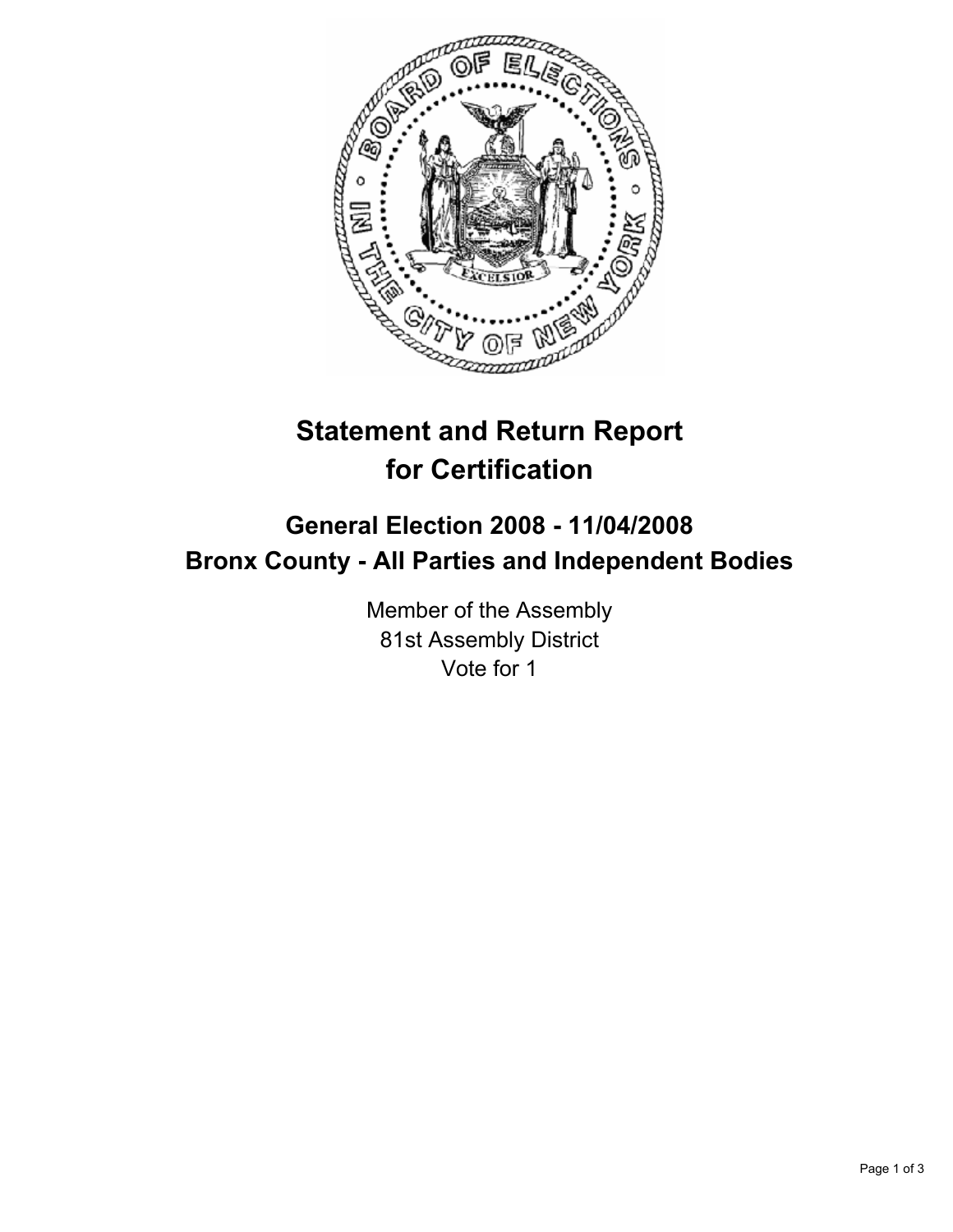

### **Assembly District 81**

| PUBLIC COUNTER                      | 36,584 |
|-------------------------------------|--------|
| <b>EMERGENCY</b>                    | 985    |
| ABSENTEE/MILITARY                   | 1,497  |
| <b>AFFIDAVIT</b>                    | 1,620  |
| <b>Total Ballots</b>                | 41,144 |
| JEFFREY DINOWITZ (DEMOCRATIC)       | 27,440 |
| JEFFREY KLAPPER (CONSERVATIVE)      | 1,271  |
| JEFFREY DINOWITZ (WORKING FAMILIES) | 1,262  |
| PREMA OGRADY (WRITE-IN)             |        |
| SCOTT SCHECTER (WRITE-IN)           |        |
| <b>Total Votes</b>                  | 29,975 |
| Unrecorded                          | 11,169 |